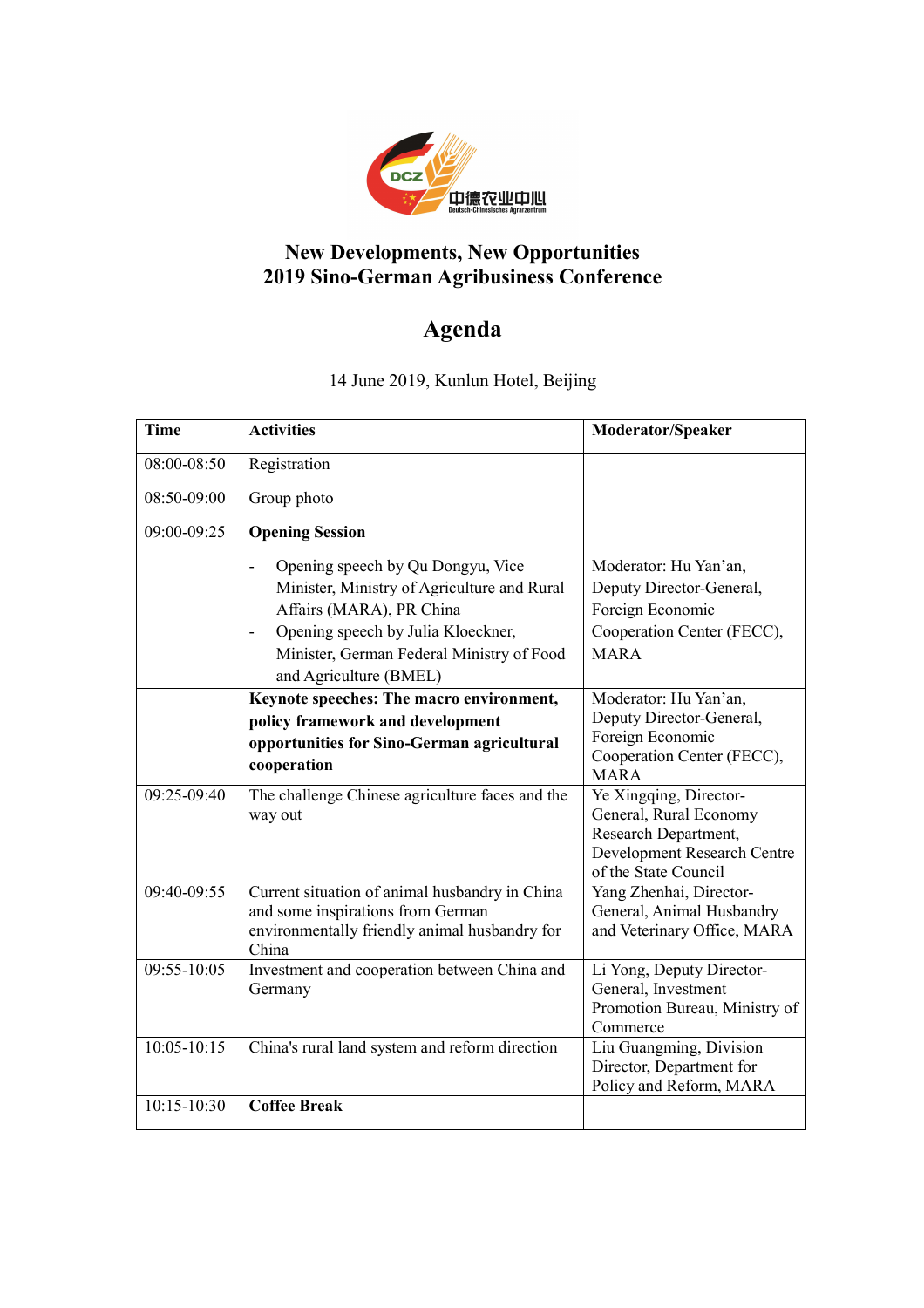|                 | <b>Session 1: Cooperation on sustainable</b>      | Moderator: Dr. Jürgen Ritter,       |
|-----------------|---------------------------------------------------|-------------------------------------|
|                 | agriculture development                           | Managing Director, Sino-            |
|                 |                                                   | German Agricultural Centre          |
|                 |                                                   | (DCZ)                               |
| 10:30-10:45     | Experiences in cooperation on agricultural        | Jan-Hendrik Mohr, Member of         |
|                 | machinery between China and Germany               | the Group Executive Board,          |
|                 |                                                   | Chief Executive Officer             |
|                 |                                                   | Business Unit Grain, CLAAS          |
|                 |                                                   | KGaA GmbH                           |
| 10:45-11:00     | Building dual channels for urban and rural        | Zhang Ziyou, Senior Expert,         |
|                 | development to make rural life better             | Rural Affairs Department,           |
|                 |                                                   | Alibaba Group                       |
| $11:00 - 11:15$ | Digitalization in sustainable agriculture         | Dr. Alexandra Brand, Chief          |
|                 |                                                   | Sustainability Officer,             |
|                 |                                                   | Syngenta                            |
| $11:15 - 11:30$ | BASF in China - Innovations for sustainable       | Julia Harnal, Vice President        |
|                 | agriculture in China                              | Global Sustainability &             |
|                 |                                                   | <b>Government Affairs</b>           |
|                 |                                                   | <b>Agricultural Solutions, BASF</b> |
|                 |                                                   | <b>SE</b>                           |
| 11:30-11:45     | Sustainable agriculture: key to ensuring healthy, | Gao Yong, Vice President,           |
|                 | safe and affordable food                          | Bayer (China) Limited               |
| 11:45-12:00     | Opportunities in Sino-German agricultural         | Liu Hanwu, Chairman,                |
|                 | machinery cooperation                             | Debont Co. Ltd.                     |
| 12:00-12:10     | Introduction to the Sino-German Crop              | Johannes Buschmeier,                |
|                 | Production and Agrotechnology Demonstration       | Managing Director, AFC              |
|                 | Park (DCALDP)                                     |                                     |
| 12:10-12:20     | Introduction to Yangling National Agricultural    | An Yonghui, Deputy Director,        |
|                 | High-tech Industry Demonstration Zone             | Yangling Demonstration Zone         |
|                 |                                                   | Liaison Office in Beijing           |
| 12:30-13:30     | <b>Lunch Break</b>                                |                                     |
|                 | <b>Session 2: Cooperation on environmentally</b>  | Moderator: Liu Yonggong,            |
|                 | friendly sustainable animal husbandry             | <b>Advisor for Business</b>         |
|                 |                                                   | Cooperation, Sino-German            |
|                 |                                                   | Agricultural Centre (DCZ)           |
| 13:30-13:45     | Sino-German animal health cooperation and         | Dr. Stephan Lange, Head of          |
|                 | development                                       | Animal Health of Greater            |
|                 |                                                   | China, Boehringer Ingelheim         |
| 13:45-14:00     | Best practices of a modern pig enterprise in      | Fu Kaixing, Beijing Liuma           |
|                 | China                                             | Technology Co., Ltd.                |
| 14:00-14:15     | Sino-German cooperation on environmentally        | Sven Grupe, ADT Project             |
|                 | friendly animal husbandry                         | <b>Consulting GmbH</b>              |
| 14:15-14:30     | Best practices of German livestock industry       | Walter Benz, President and          |
|                 |                                                   | Managing Director, Big              |
|                 |                                                   | Dutchman                            |
| 14:30-14:45     | Some thoughts and exploration on ecologically     | Ning Zongba, Assistant to           |
|                 | sustainable agriculture                           | General Manager, Beijing            |
|                 |                                                   | Kingpeng Global Husbandry           |
|                 |                                                   | Technology Co., Ltd.                |